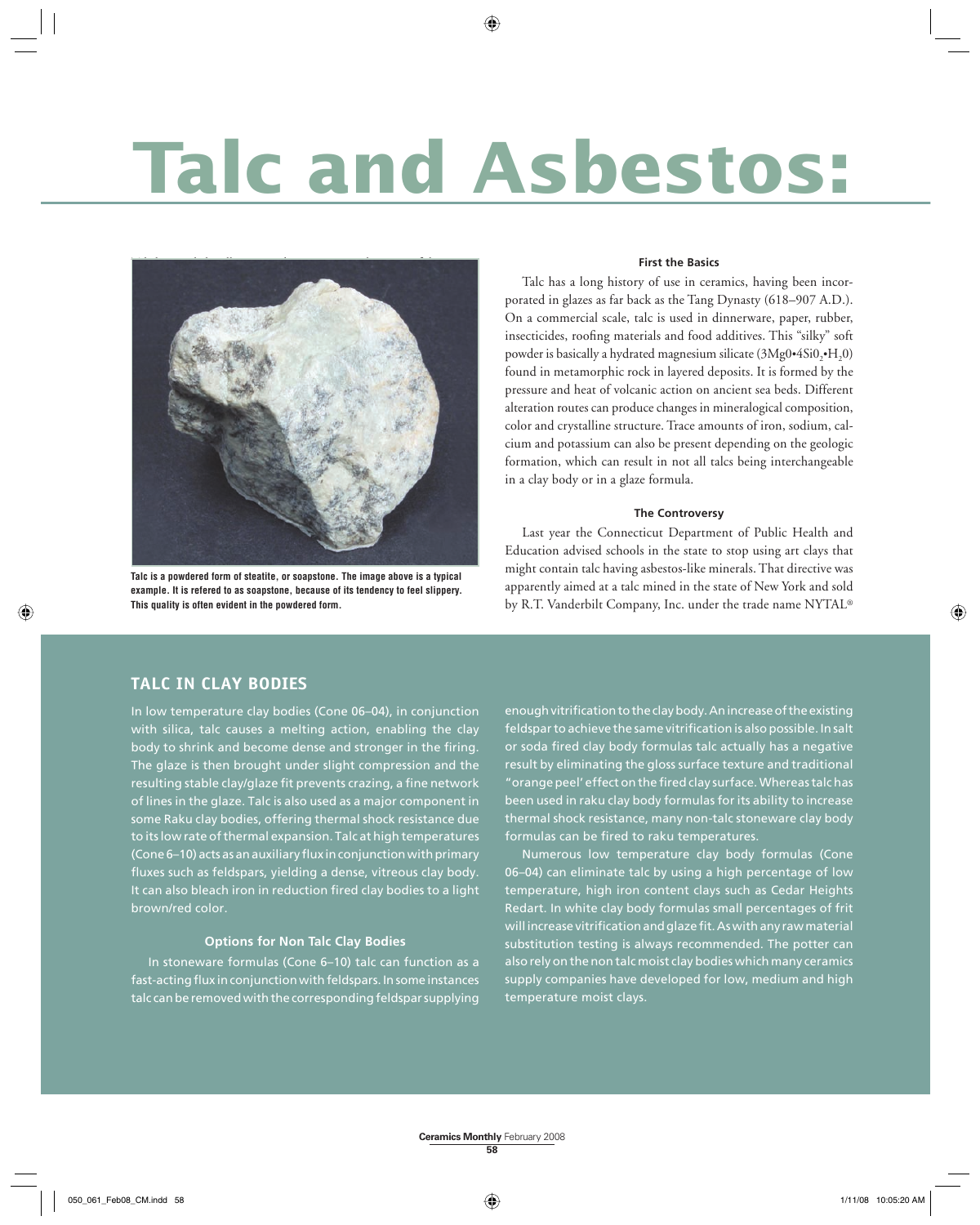# What We Know and What We Don't

#### by Jeff Zamek

100 HR. This talc has been used in many clay bodies, particularly those fired at low temperatures, and also sold as a raw material for formulating into glazes.

Soon after the Connecticut action, the Art and Creative Materials Institute, Incorporated (ACMI) announced it, "…has required member manufacturers using Nytal talc, if any, to reformulate their products within six months to replace such talc with suitable alternatives" (see www.acminet.org). At about the same time, the Laguna Clay Company, the largest U.S. manufacturer of packaged moist clay bodies, announced it was using only a Texas talc and no Nytal in any of its products.

As far as we can tell, there is significant disagreement regarding the toxicology and possible health risks to artists or potters using Nytal, or clays or glazes formulated from raw materials that include it. This disagreement is likely to persist for some time.

A New Jersey jury's verdict in 2006 that Nytal talc was responsible for the lung cancer death from mesothelioma (caused by asbestos) of a potter who mixed glazes using Nytal is one example. In a deposition given before he died the potter reported several different ways he could have come in contact with asbestos, such as asbestos

#### **A COMPARISON OF TALCS**

In the sidebars throughout this article are the results from our comparison of NYTAL 100 HR and Texas talc. This is just one of many talcs that can be used as a substitute, depending on the individual requirements of the potter (see "Other Talcs" on page 61). Texas talc has been used by large ceramics suppliers in low, medium and high temperature clays for many years and has an excellent performance history, which makes it an ideal choice for a substitute. Excavated stockpiles of talc are tested and certified quarterly by independent commercial laboratories for the presence of asbestos fibers. This testing has shown no asbestos fibers in this talc.



#### **Handling Characteristics**

While working with any moist clay can be a fairly subjective experience, some general impressions can be used for evaluation. The #2 Low-Fire White clay body on page 60 was used to mix both bone-dry clay samples shown to the left. The sample on top was mixed using Texas talc, and the sample on the bottom was mixed using the same percentage of NYTAL HR 100. The difference in color between the two samples is due to organic material in the Texas talc, which burned out upon firing. The fired color of both bodies can be seen on page 61.

Both samples were similar in plasticity, and dry shrinkage (5%) and Cone 06 fired shrinkage (7.5%) rates were similar for both samples. A low-fire white slip-casting clay body using Texas talc performed the same in all aspects as the same slip-casting formula using NYTAL HR 100.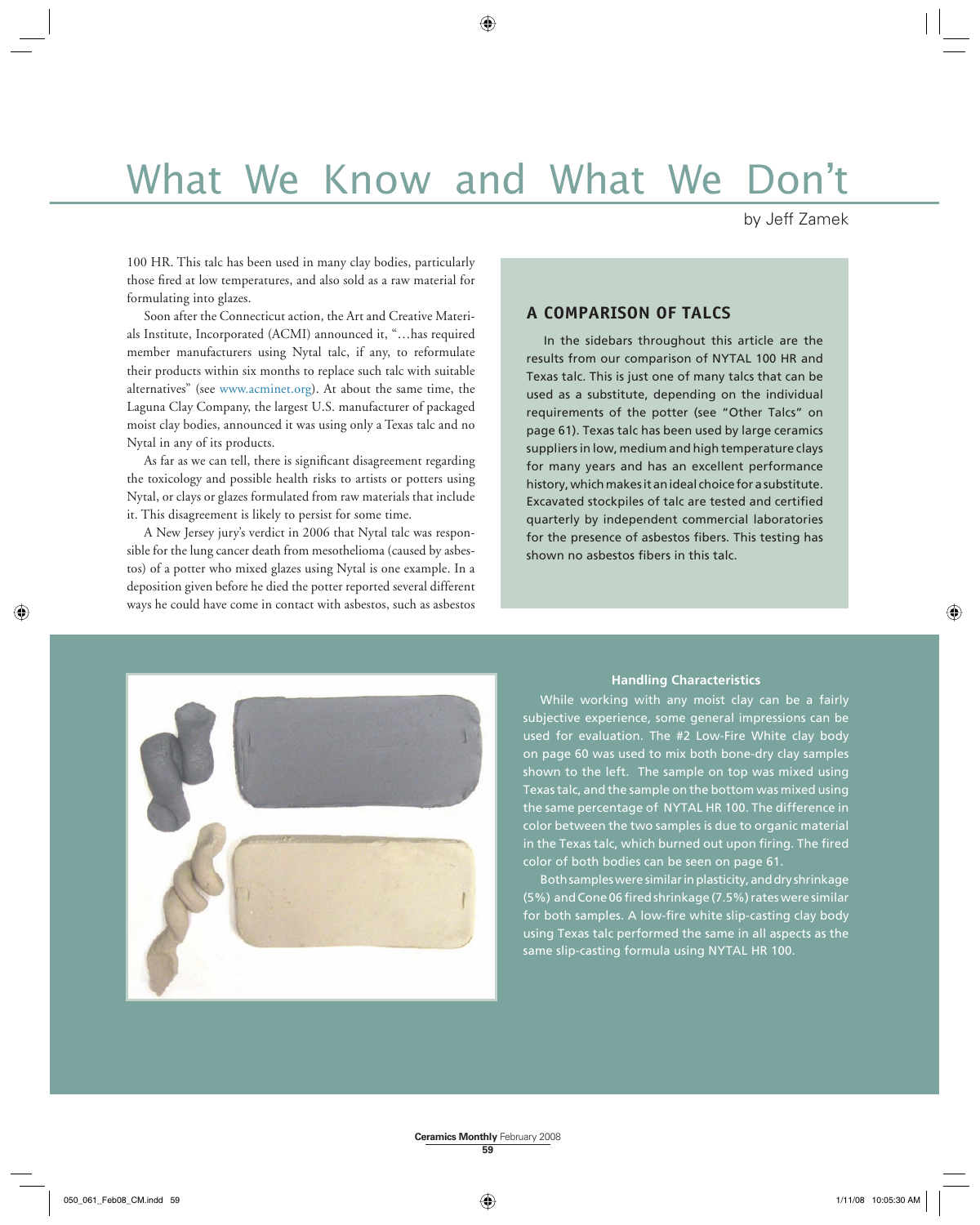## **recipes**

### **Low-Fire Clay Bodies**

#### **#1 LOW FIRE WHITE**

| (Cone 06-04)                                             |      |
|----------------------------------------------------------|------|
|                                                          |      |
| Custer Feldspar 10                                       |      |
| Thomas Ball Clay $\ldots \ldots \ldots \ldots \ldots 40$ |      |
|                                                          | 100% |

#### **#2 LOW FIRE WHITE**

| (Cone 06-04)                 |       |
|------------------------------|-------|
|                              |       |
|                              |       |
| Tennessee No. 1 Ball Clay 36 |       |
|                              | 100 % |

This is the clay body used in the tests presented here on raw properties, handling properties and color response. Texas Talc and Nytal HR 100 were substituted on a one-to-one basis by weight.

#### **#3 LOW FIRE RED**  $(Cone \cap C_1)$

| ILVIIL VV VTI                     |      |
|-----------------------------------|------|
|                                   |      |
| Cedar Heights Redart 60           |      |
| Hawthorne Bond Fireclay (35x). 20 |      |
|                                   | 100% |

### **Mineral Analysis**

#### **TEXAS TALC**

| Predominately limestone  10%                       |  |
|----------------------------------------------------|--|
| Source: The American Talc Company, Van Horn, Texas |  |

#### **NYTAL HR 100**

| Tremolite $\ldots \ldots \ldots \ldots \ldots \ldots \ldots 40\%$ |  |
|-------------------------------------------------------------------|--|
|                                                                   |  |
| Serpentine $\ldots \ldots \ldots \ldots \ldots \ldots 20\%$       |  |
|                                                                   |  |
| Source: R.T. Vanderbilt Company, Inc.                             |  |

pads he cut and gave to customers, house demolition, spackling used before 1977 and cutting of transite (composed of 12% to 50% asbestos and cement and produced before the 1980s) boards.

Briefly, R.T. Vanderbilt argues that while its talc contains some fibers which resemble asbestos in form, the chemical composition of the fibers is such that, "...they do not have any of the toxicological properties of asbestos." The company cites Dr. Brian Boehlecke, director of the University Employee Health Clinic at the University of North Carolina, who reviewed the pulmonary status of Vanderbilt talc workers. Dr. Boehlecke wrote, "The medical surveillance results at this time (to Jan. 2001) continue to support the conclu-

#### **TALC IN GLAZES**

Talc provides a convenient source of magnesium and silica which upon cooling forms magnisum silicate crystals causing opaque matt glaze surfaces. When used in high percentages along with ceramic metallic oxides it can mute their color. For example, glazes containing cobalt are sensitive to higher levels of talc resulting in a mauve or lavender purple fired color. When used in high percentages talc is refractory and aids in developing opacity and matte surface textures.

#### **Options for Non Talc Glazes**

The following glaze materials contain either magnesium and/or silica, magnisum carbonate ( $MgCO<sub>3</sub>$ ), and flint (Si0<sub>2</sub>). Some frits and dolomite (CaC0<sub>3</sub> $\bullet$ MgC0<sub>3</sub>) also contain magnesium but they are combined with other oxides so they won't work as a one for one substitution in glaze formulas. As a general rule, if a glaze contains less than 5% talc, the talc can be removed with no change in the glaze color or texture. At low levels, talc functions as a secondary flux in the glaze, bringing primary fluxes such a feldspars or frits into a melt. However, when removing higher levels of talc from a glaze formula, a glaze-calculation software program is a valuable tool in supplying the accurate ratios of magnesium and silica to the reformulated glaze.

sion submitted to the OSHA docket in 1990, i.e., the data do not indicate that the workers exposed to talc at this facility are at risk for developing asbestos related pneumoconiosis." More information is available at http://www.rtvanderbilt.com/nytalc.htm.

In conflict with Dr. Boehlecke's findings is the assessment of Dr. Woodhall Stopford, Assistant Clinical Professor, Community and Family Medicine at Duke University, and Consulting Toxicologist to ACMI. He states that Nytal talc contains fibers that are similar to those seen in asbestos, that the fibers would be expected to be durable (not break down in the lungs) and that over exposure to these asbestiform fibers would be expected to be associated with risks similar to those associated with exposures to other asbestiform fibers, including asbestos. He further noted, however, that such over exposure situations would only be expected to occur with uncontrolled exposures to Nytal talc in the powdered form and would not be expected to be seen when working with liquid slips or moist clays containing this type of talc. For more information, see http://duketox.mc.duke.edu/recenttoxissues.htm.

In announcing its requirement for ACMI members to eliminate NYTAL from their products, the institute said it was acting, "as a result of conflicting information and possible consumer confusion from reports of asbestos in ceramic clays in Connecticut schools, not from safety concerns…."